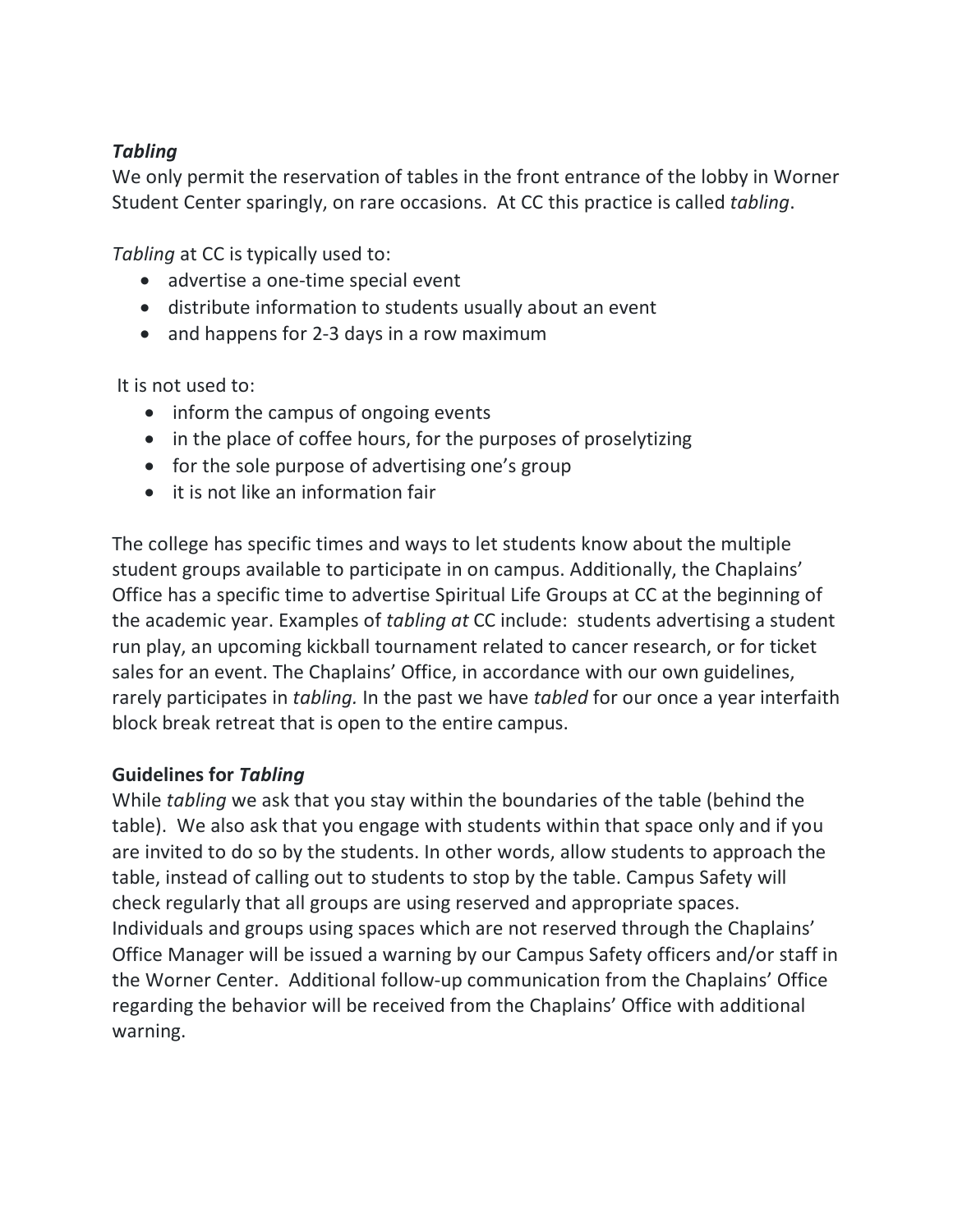At your table, you need to have:

• A clearly visible sign hanging down off the front of table, big enough for people to see, that indicates the full name of your Spiritual Life group. (see example below)



- If your group is an acronym or goes by words that to not explicitly have the religious tradition you are connected to in it, you will also need to indicate the religious tradition (Buddhist, Jewish, Christian, Muslim, etc.) that you are connected with. If you have any question regarding your group name, please contact the chaplains. This will help honor the Chaplains' Office commitment to the practice of transparency and students being able to make informed choices with who they interact with on campus.
- As a reminder, please make sure to wear your name tag while *tabling* just as you do whenever you are on campus.

#### **How to Reserve a Table for** *Tabling*

- For Spiritual Life Groups, **All reservations** *for tabling* **must be made** through Chaplains' Office Manager, Brandy Lachocki at **blachocki@coloradocollege.edu** or (719) 389-6638.
- At this time a you need to clearly articulate the purpose and desired reason for *tabling.* The Chaplains' Office, wants to help support Spiritual Life Groups.
- Sometimes this means we might discern that the articulated purpose of *tabling* does not fit within the parameter of what *tabling* is.
- If *tabling* is not the best fit for your purposes, we will work with you to brainstorm a more appropriate way to advertise your event. At other times, due to other events or college programmatic commitments, we may need to decline reserving a table for your group. We appreciate your understanding ahead of time and willingness to work with us in the reservation process.